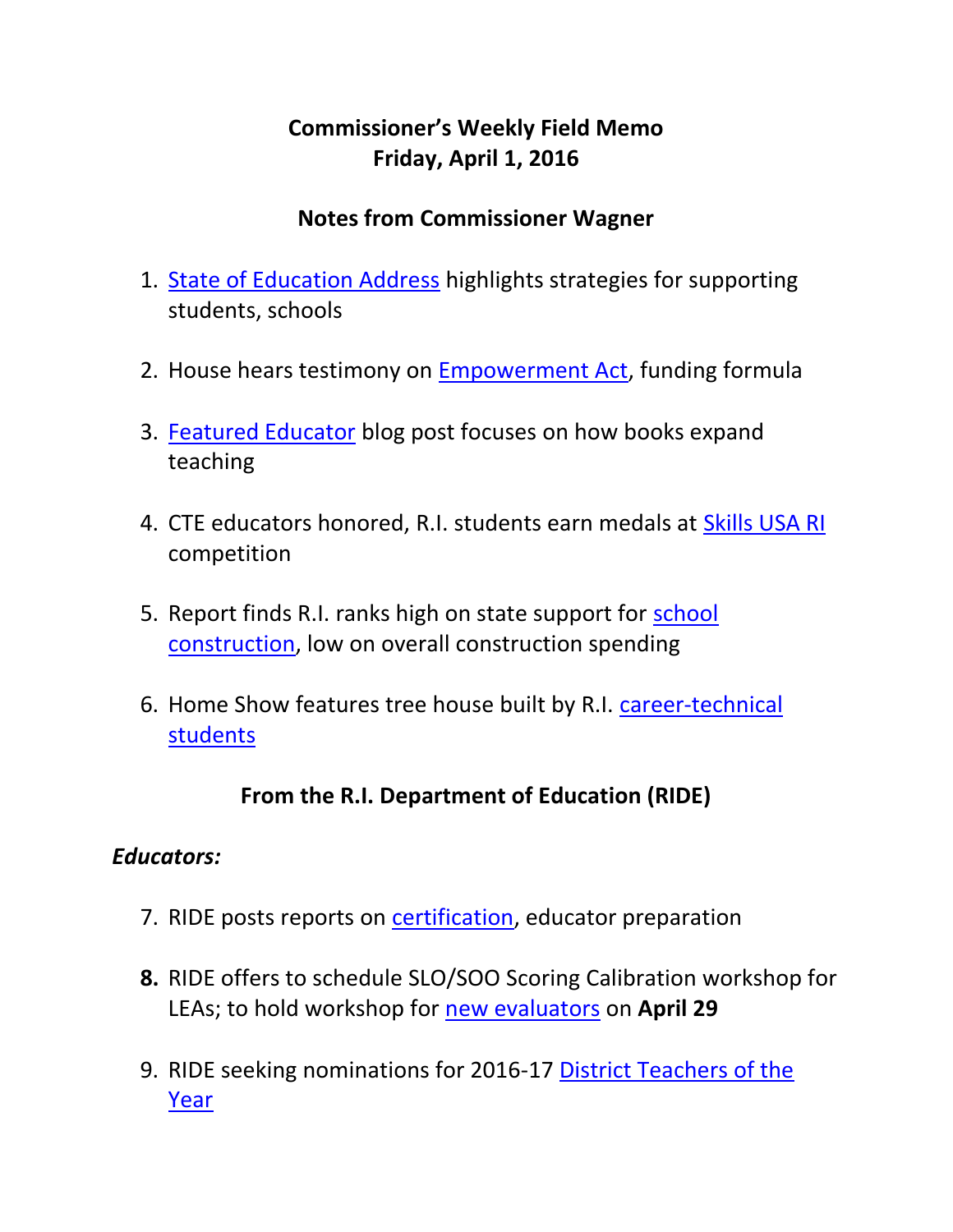#### *Students with Disabilities:*

**10.** [Advisory committee](#page-9-1) on special education seeking new members; application deadline, **April 15**

#### *Instruction:*

11. [Computer-science](#page-10-0) **information session on for educators to be held Wednesday**

#### **From the U.S. Department of Education**

- 12. USED releases resources on improving [school climate](#page-11-0)
- 13. USED begins rulemaking process on [ESSA](#page-12-0) and assessments; to begin regulatory process on accountability, reporting
- 14. USED seeks comments on using [SIG grants](#page-13-0) to promote diversity
- 15. Recommendations sought for teachers to honor during [Teacher Appreciation Week](#page-13-1)
- 16. President Obama to host White House [Science Fair](#page-14-0)
- 17. Applications from teachers sought for Fulbright Teaching [Program](#page-14-1)

#### **From other organizations**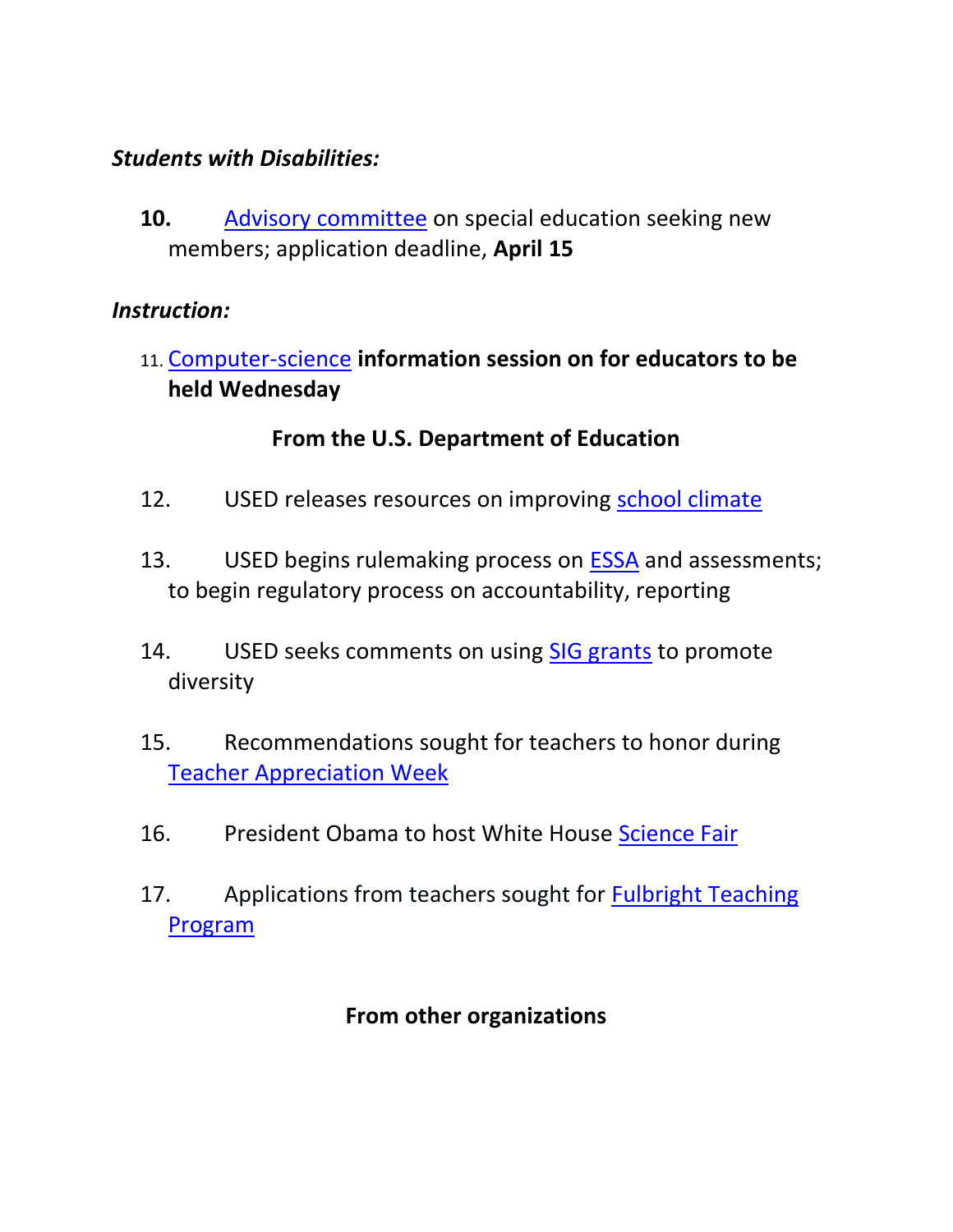- 18. Johnson & Wales to offer [MAT program](#page-14-2) at Providence campus
- 19. Group seeks high-school teachers who will volunteer to be part of [Deeper Learning Academy](#page-15-0)

## **Action Item Calendar**

**Today** (April 1) – Educator [Induction](http://ride.ri.gov/Portals/0/Uploads/Documents/FieldMemos/031816-FM.pdf) Survey due April 22 – [Student Advisory Council](http://ride.ri.gov/Portals/0/Uploads/Documents/FieldMemos/031816-FM.pdf) selections due June 20 – Reports on [interventions](http://ride.ri.gov/Portals/0/Uploads/Documents/FieldMemos/031816-FM.pdf) due

**Notes from Commissioner Wagner**

## <span id="page-2-0"></span>**1. State of Education Address highlights strategies for supporting students, schools**

On Wednesday evening I presented the annual State of Education Address to a joint session of the General Assembly. The address highlighted three strategies to support Rhode Island students and schools:

- providing access to advanced classes to help kids build the skills that matter for future success;
- re-imagining how we do schooling for the  $21^{st}$  century with rigor, relevance, and student engagement; and
- empowering principals, teachers, and families.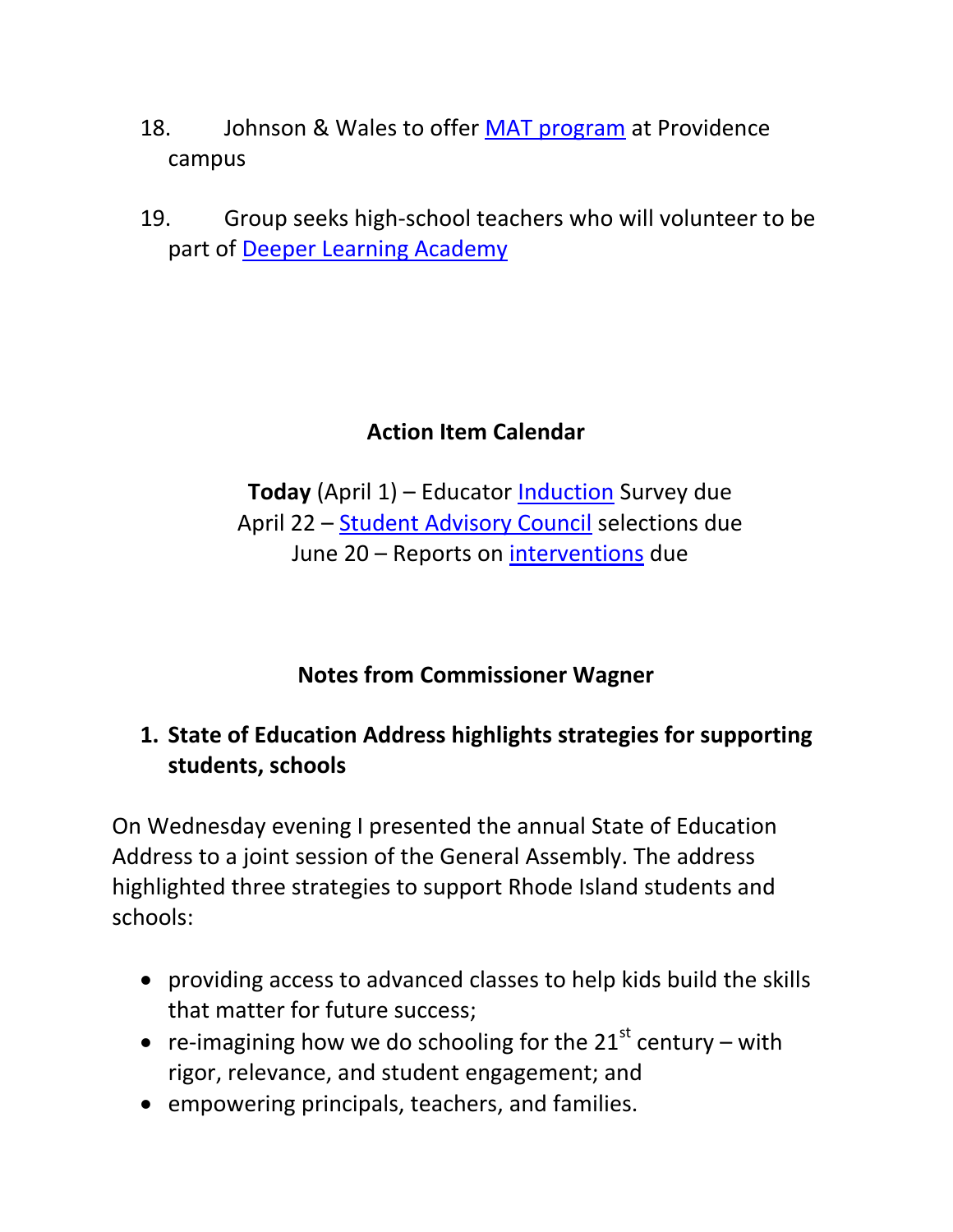Members of the General Assembly seemed very receptive to these initiatives, appreciative of the dedication and commitment from Rhode Island educators, and pleased with the progress we have made to date, particularly through such initiatives as PrepareRI, prekindergarten programs, all-day kindergarten, and the School Building Authority.

I sincerely want to thank the many educators and friends of education who joined us on Wednesday at the State House and who offered statements of support for our initiatives. I also want to thank the many Rhode Islanders who, over the past several months, have provided insight and feedback on how we can provide more options for students and families and how we can help our teachers and school leaders reimagine education.

With your support, we can ensure that our students are engaged in school so as to build the skills that matter for jobs that pay.

We have posted a news release on the State of Education Address on our website:

[http://www.ride.ri.gov/InsideRIDE/AdditionalInformation/News/](http://www.ride.ri.gov/InsideRIDE/AdditionalInformation/News/ViewArticle/tabid/408/ArticleId/310/State-of-Education-Strengthening-Neighborhood-Schools-Preparing-Students-for-the-Future.aspx) [ViewArticle/tabid/408/ArticleId/310/State-of-Education-](http://www.ride.ri.gov/InsideRIDE/AdditionalInformation/News/ViewArticle/tabid/408/ArticleId/310/State-of-Education-Strengthening-Neighborhood-Schools-Preparing-Students-for-the-Future.aspx)[Strengthening-Neighborhood-Schools-Preparing-Students-for-the-](http://www.ride.ri.gov/InsideRIDE/AdditionalInformation/News/ViewArticle/tabid/408/ArticleId/310/State-of-Education-Strengthening-Neighborhood-Schools-Preparing-Students-for-the-Future.aspx)[Future.aspx](http://www.ride.ri.gov/InsideRIDE/AdditionalInformation/News/ViewArticle/tabid/408/ArticleId/310/State-of-Education-Strengthening-Neighborhood-Schools-Preparing-Students-for-the-Future.aspx)

We have posted the complete address on our home page, [www.ride.ri.gov](http://www.ride.ri.gov/) .

### <span id="page-3-0"></span>**2. House hears testimony on Empowerment Act, funding formula**

Last night, the House Finance Committee heard testimony on the School and Family Empowerment Act and on proposed revisions to the funding formula. We are grateful to the educators, business leaders,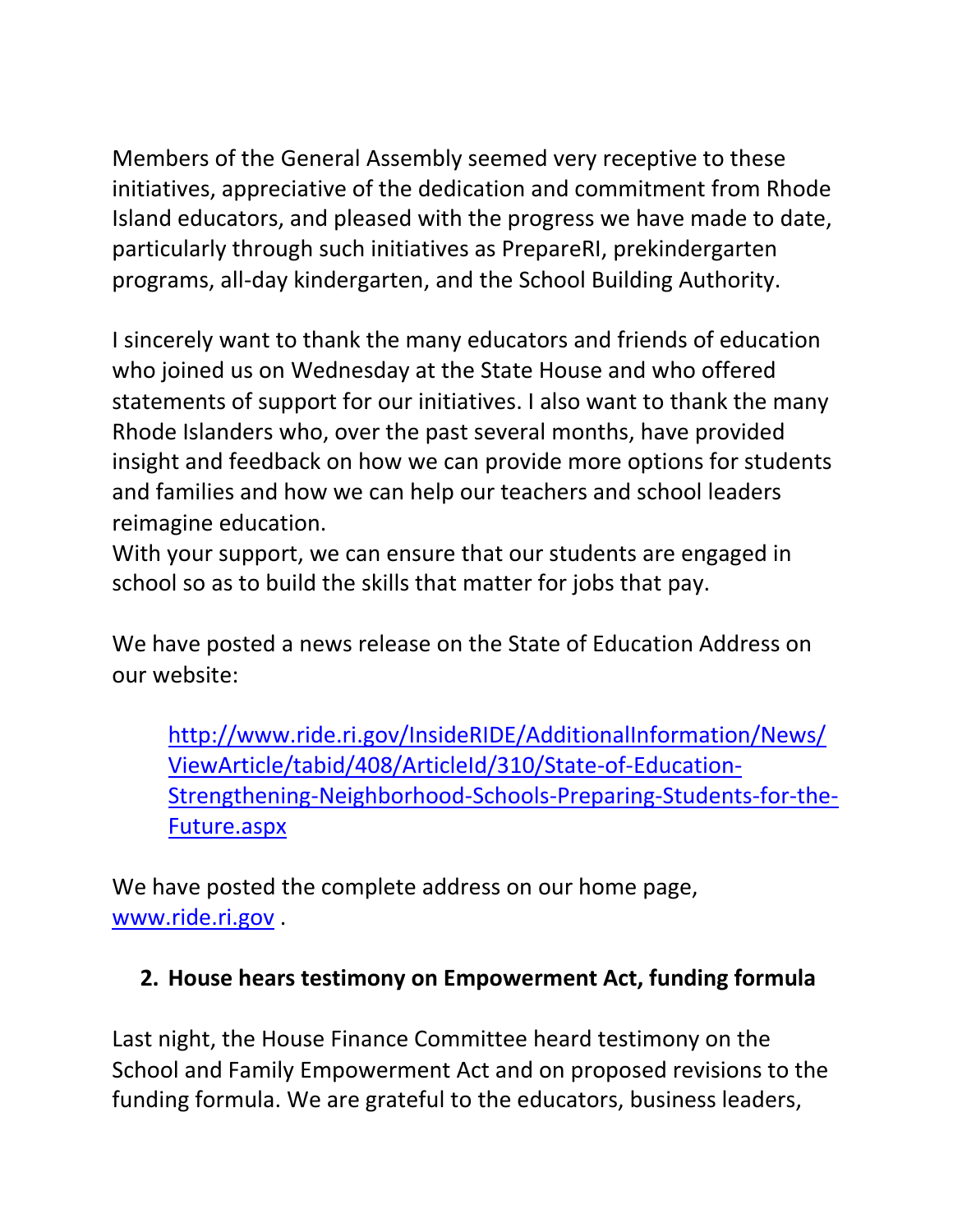and community members who testified on behalf of these important proposals.

The proposed revisions to the Funding Formula would:

- provide new funds (\$2.5 million) for the education of English Learners;
- provide additional aid to communities that send large numbers of students to charter public schools;
- revise the formula for aid to charters, by excluding from that aid funds to cover services that are unique to districts;
- provide additional funds for high-cost special education students and lower the threshold for districts to receive these funds; and
- address concerns about the maintenance-of-effort requirement.

The School and Family Empowerment Act, would enable schools to decide, on a voluntary basis, to become "empowerment schools" run by principals and their teams of teacher-leaders. These schools – or schools within schools – could adopt and develop unique academic programs, much like the good, old-fashioned magnet schools. They could focus on the arts, dual-language instruction, STEAM subjects, technology, career preparation – the sky is the limit.

Empowerment schools could also choose to open their doors to enrollment from other districts, in particular to students attracted by the unique academic offerings and approaches of the Empowerment school or to allow students who change addresses to remain in their school.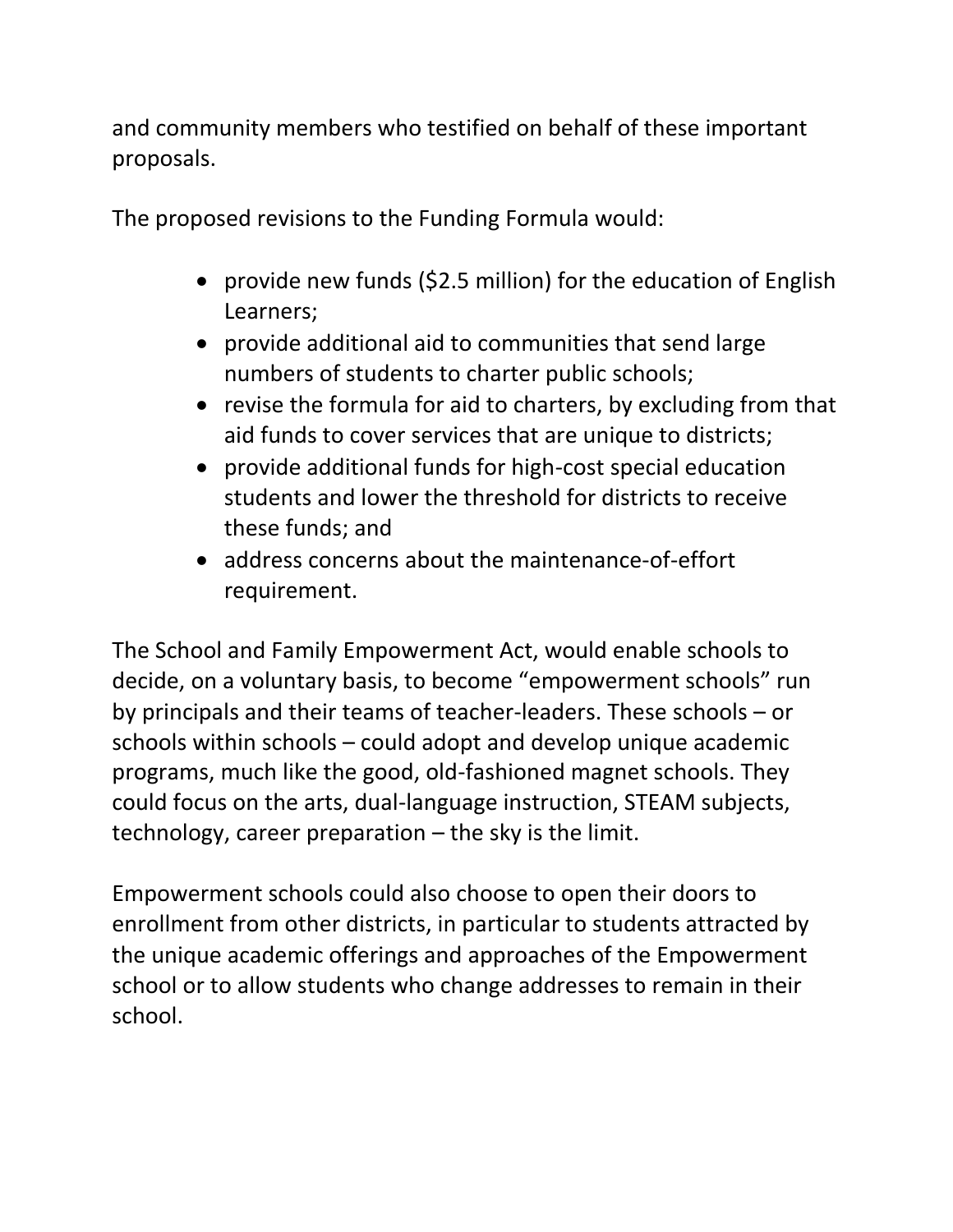Whether or not to become an empowerment school is completely voluntary and, if a school becomes an empowerment school, the school has complete discretion on which components of the package (regulatory flexibility, school autonomy, contract flexibility, open enrollment) the school would want to implement.

People have been asking for this kind of flexibility for decades, and we are offering it and making it voluntary with a three-year phase-in, including a planning year.

We have posted more information on Empowerment Schools here:

[http://www.ride.ri.gov/InsideRIDE/Empowerment.aspx.](http://www.ride.ri.gov/InsideRIDE/Empowerment.aspx)

I discussed the Empowerment Act this week on Channel 12 Newsmakers, which you can view here:

[http://wpri.com/2016/03/31/newsmakers-3312016-ri-education](http://wpri.com/2016/03/31/newsmakers-3312016-ri-education-commissioner-ken-wagner/)[commissioner-ken-wagner/](http://wpri.com/2016/03/31/newsmakers-3312016-ri-education-commissioner-ken-wagner/)

## <span id="page-5-0"></span>**3. Featured Educator blog post focuses on how books expand teaching**

The latest post on the "Featured Educator" blog on our website is from Debra Turchetti-Ramm, the 2015 Johnston District Teacher of the Year. Debra writes about how reading books helped her expand her teaching. She notes: "There is always something new or renewed in the field of education, and, as busy educators, with limited opportunity for professional development, we rely upon books and conferences to make sense of the ever-changing landscape in education."

Read her blog post on the home page of our website or at: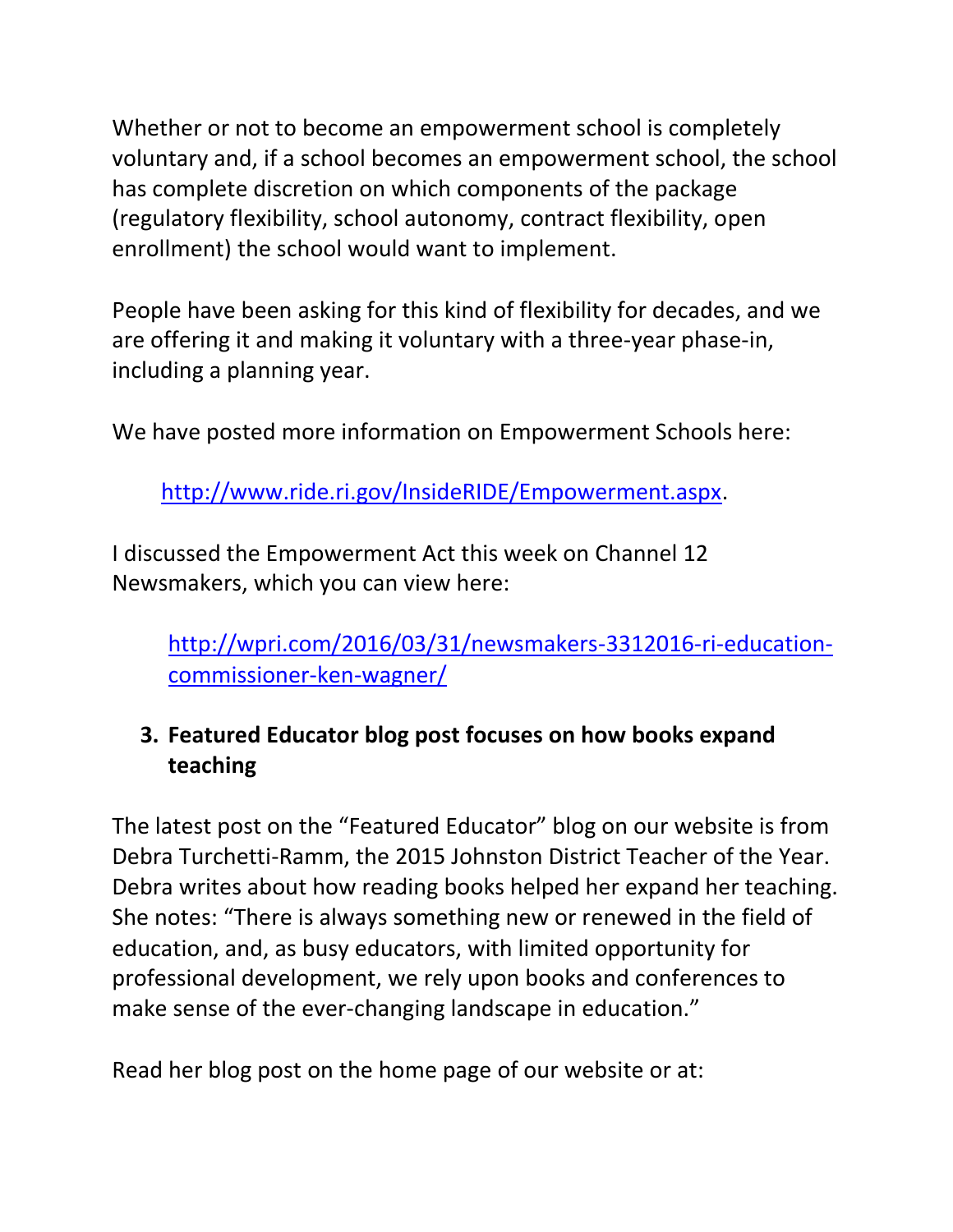[http://www.ride.ri.gov/TeachersAdministrators/EducatorRecognit](http://www.ride.ri.gov/TeachersAdministrators/EducatorRecognition/DistrictTeacherOfTheYear.aspx#DTOYblog) [ion/DistrictTeacherOfTheYear.aspx#DTOYblog](http://www.ride.ri.gov/TeachersAdministrators/EducatorRecognition/DistrictTeacherOfTheYear.aspx#DTOYblog) .

## <span id="page-6-0"></span>**4. CTE educators honored, R.I. students earn medals at Skills USA RI competition**

Congratulations to our career-and-technical education (CTE\_ students and educators who received recognition in the Skills USA Rhode Island competitions. Dr. Lynne Bedard, recently retired as the Woonsocket CTE Director high-school principal, received the Lifetime Recognition Award; Joseph Barroso, of the East Providence CTE Center, was named the SkillsUSA Rhode Island Advisor of the Year; and Charles Myers, of the Woonsocket CTE Center, was named SkillsUSA Teacher of the Year. Skills USA Rhode Island awarded students with a total of 254 medals, with Cranston students earning a total of 48 medals (including 20 gold medals) and Chariho students earning 40 medals. Good work, all!

## <span id="page-6-1"></span>**5. Report finds R.I. ranks high on state support for school construction, low on overall construction spending**

A partnership of three organizations – the  $21^{st}$  Century School Fund, the National Council on School Facilities, and the Center for Green Schools – has released a report, "State of Our Schools 2016: America's K-12 Facilities." The report shows that Rhode Island has the highest share of state funding for school construction (78 percent) but Rhode Island ranks 2<sup>nd</sup>-lowest in "capital-construction spending compared with the standard," according to parameters that the report sets. You can read the full report here:

[http://www.21csf.org/best](http://www.21csf.org/best-home/docuploads/pub/331_StateofOurSchools2016.pdf)[home/docuploads/pub/331\\_StateofOurSchools2016.pdf](http://www.21csf.org/best-home/docuploads/pub/331_StateofOurSchools2016.pdf)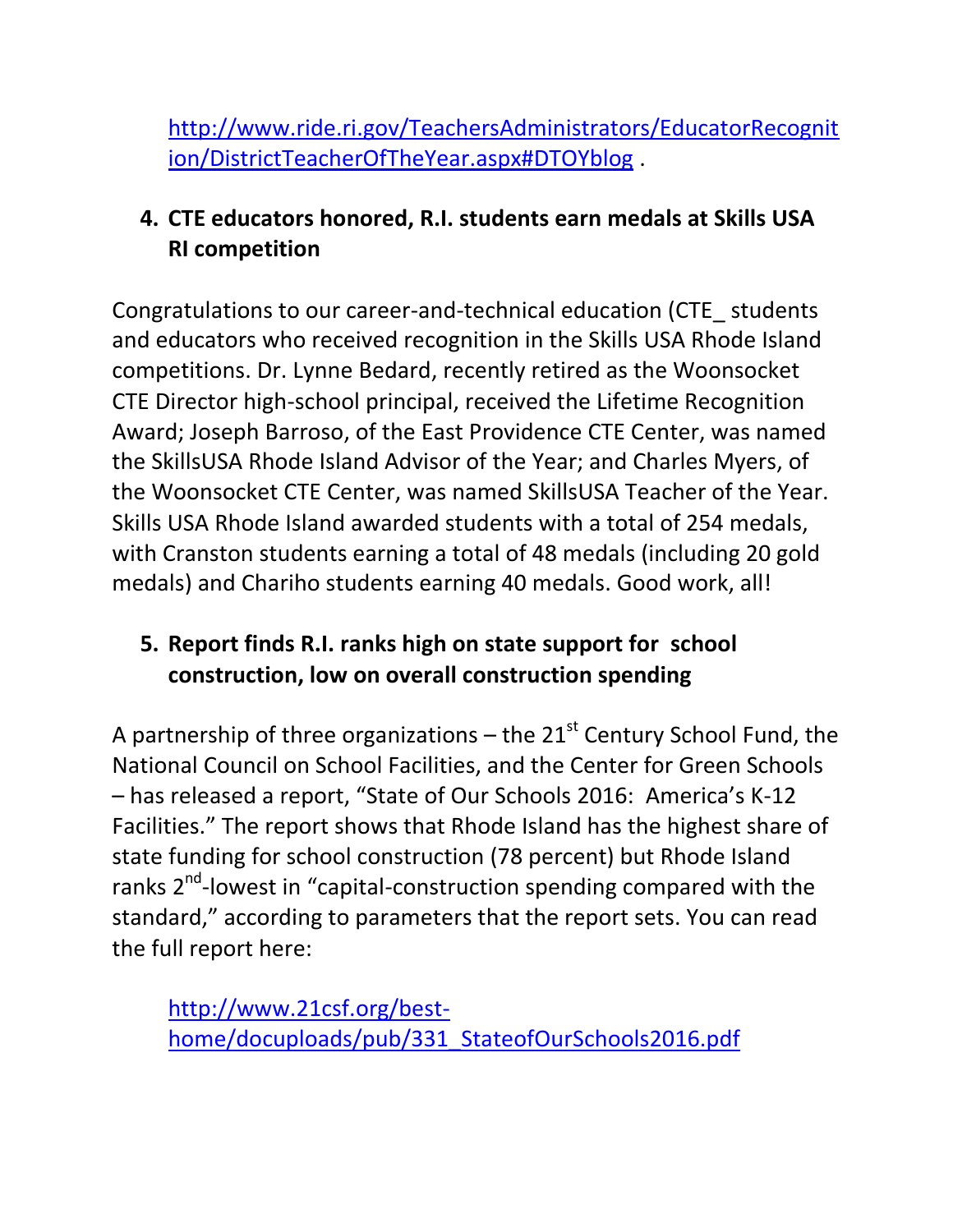## <span id="page-7-0"></span>**6. Home Show features tree house built by R.I. career-technical students**

Our career-technical team reports that the 66<sup>th</sup> Annual Rhode Island Home Show, sponsored by the Rhode Island Builders Association, features a "not-to-be missed" treehouse constructed, wired, and landscaped by students from career-technical centers in Chariho, Coventry, East Providence, Newport, Warwick, and Woonsocket as well as the Davies, the Providence Career and Technical Academy, and Mount Hope, Narragansett, and Westerly High Schools. The Home Show will be at the Rhode Island Convention Center through the weekend.

## **From RIDE**

#### *Educators:*

### <span id="page-7-1"></span>**7. RIDE posts reports on certification, educator preparation**

RIDE has made available a number of reports on educator certification, including a Newly Certified in Rhode Island report, which includes information about pathways to certification, popular certificate areas, and the Rhode Island employment status of those individuals certified in Rhode Island. This report also includes a discussion protocol for Rhode Island LEAs, future educators, hiring managers, and educatorpreparation providers to assist in their shared analysis of this information. Questions regarding the data included within the report should be directed to Shoba Annavarjula, at [shoba.annavarjula@ride.ri.gov](mailto:shoba.annavarjula@ride.ri.gov)

Additional reports now available on this new web page include the R.I. Educator Preparation Indices and the Emergency Certificates Report. All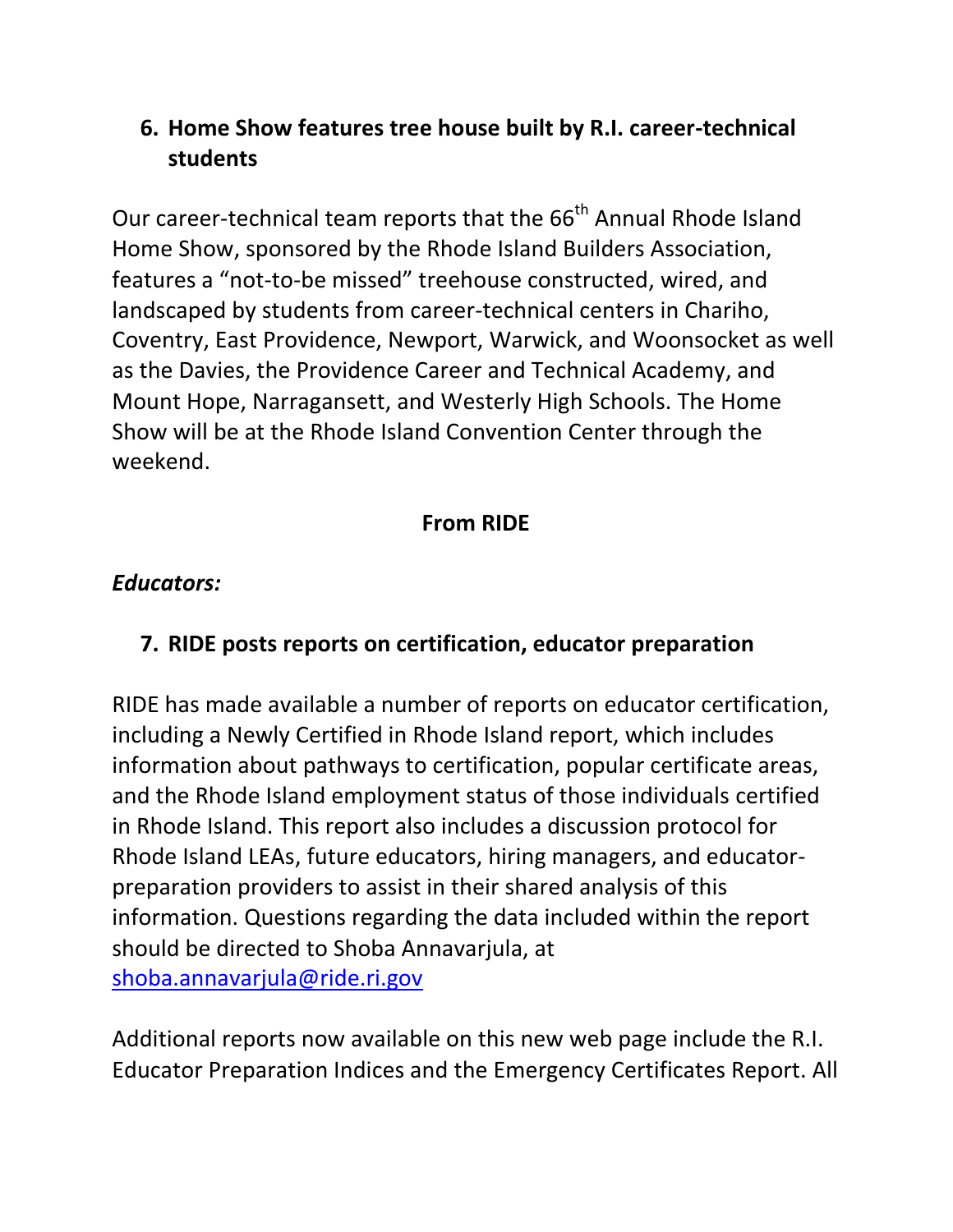reports can be accessed on our website at: <http://www.ride.ri.gov/certification-reports>

#### <span id="page-8-0"></span>**8. RIDE offers to schedule SLO/SOO Scoring Calibration workshop for LEAs; to hold workshop for new evaluators on April 29**

RIDE is offering to schedule a workshop on scoring calibration for student learning objectives (SLOs) and student outcome objectives (SOOs). This workshop will be conducted with evaluators as the primary audience, and the workshop will be open to all LEAs. The purpose of this workshop is to assess and increase consistency of SLO/SOO scoring. In the session, participants will use the SLO/SOO scoring maps to determine scoring, using multiple SLO/SOO examples and scenarios. This workshop will help evaluators solidify their ability to score SLOs/SOOs effectively, which can then guide the work they do with teachers and support professionals.

RIDE can work with school or district leadership to co-facilitate a workshop that involves actual SLOs/SOOs.

RIDE will also hold a one-day, voluntary workshop that will focus on end-of-year activities and procedures, as part of the yearly training and support for new evaluators who use the Rhode Island Model. During this session, participants will engage in activities such as calibrating and scoring SLOs/SOOs, calculating final effectiveness ratings, and using evaluation data or the Educator Performance and Support System to inform talent-management decisions. The workshop will take place on Friday, April 29, from 8:30 a.m. to 3:30 p.m., at RIDE. Please use the following link to register:

[https://www.eride.ri.gov/workshopReg/ViewWorkshop.aspx?wor](https://www.eride.ri.gov/workshopReg/ViewWorkshop.aspx?workshopid=1462) [kshopid=1462](https://www.eride.ri.gov/workshopReg/ViewWorkshop.aspx?workshopid=1462)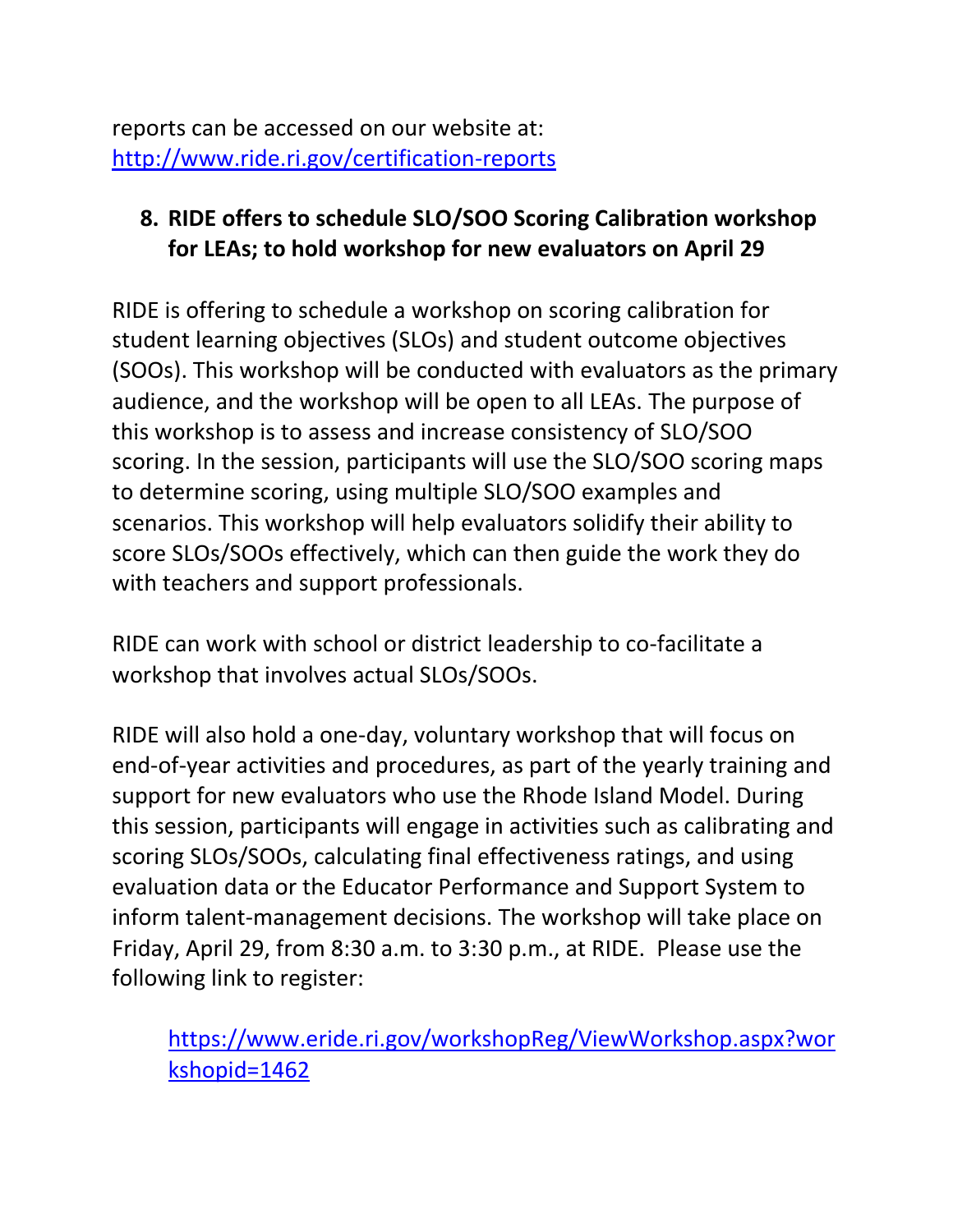If you are interested in having a RIDE staff member facilitate a calibration session for evaluators in your LEA or if you have questions about the new-evaluator training on April 29, please contact Alicia Reniere, at [alicia.reniere@ride.ri.gov](mailto:alicia.reniere@ride.ri.gov) or 222-8178.

## <span id="page-9-0"></span>**9. RIDE seeking nominations for 2016-17 District Teachers of the Year**

The 2016-17 District Teacher of the Year Profile Sheet has been posted on the Educator Recognition web page. District Teacher of the Year Profile Sheets are due by Friday, **May 27**. This year 38 teachers from across Rhode Island represented their individual districts as District Teacher of the Year.

Each District Teacher of the Year (DTOY) will have the opportunity to take part in WaterFire: A Salute to Rhode Island Educators, participate in leadership professional development, collaborate with DTOYs from across the state, and apply to represent all Rhode Island Educators as the 2017 State Teacher of the Year.

Please visit our Educator Recognition web page or click on the following link to download the 2016-17 District Teacher of the Year Profile Sheet: [www.ride.ri.gov/DTOY\\_2016-17\\_Application](http://www.ride.ri.gov/DTOY_2016-17_Application)

If you have any questions regarding the District Teacher of the Year program, please contact Mary Keenan, at [mary.keenan@ride.ri.gov](mailto:mary.keenan@ride.ri.gov) or 401-222-8497.

## *Students with Disabilities:*

# <span id="page-9-1"></span>**10. Advisory committee on special education seeking new members; application deadline, April 15**

The Rhode Island Special Education Advisory Committee (RISEAC): advises the Commissioner, RIDE, and the Board Education on matters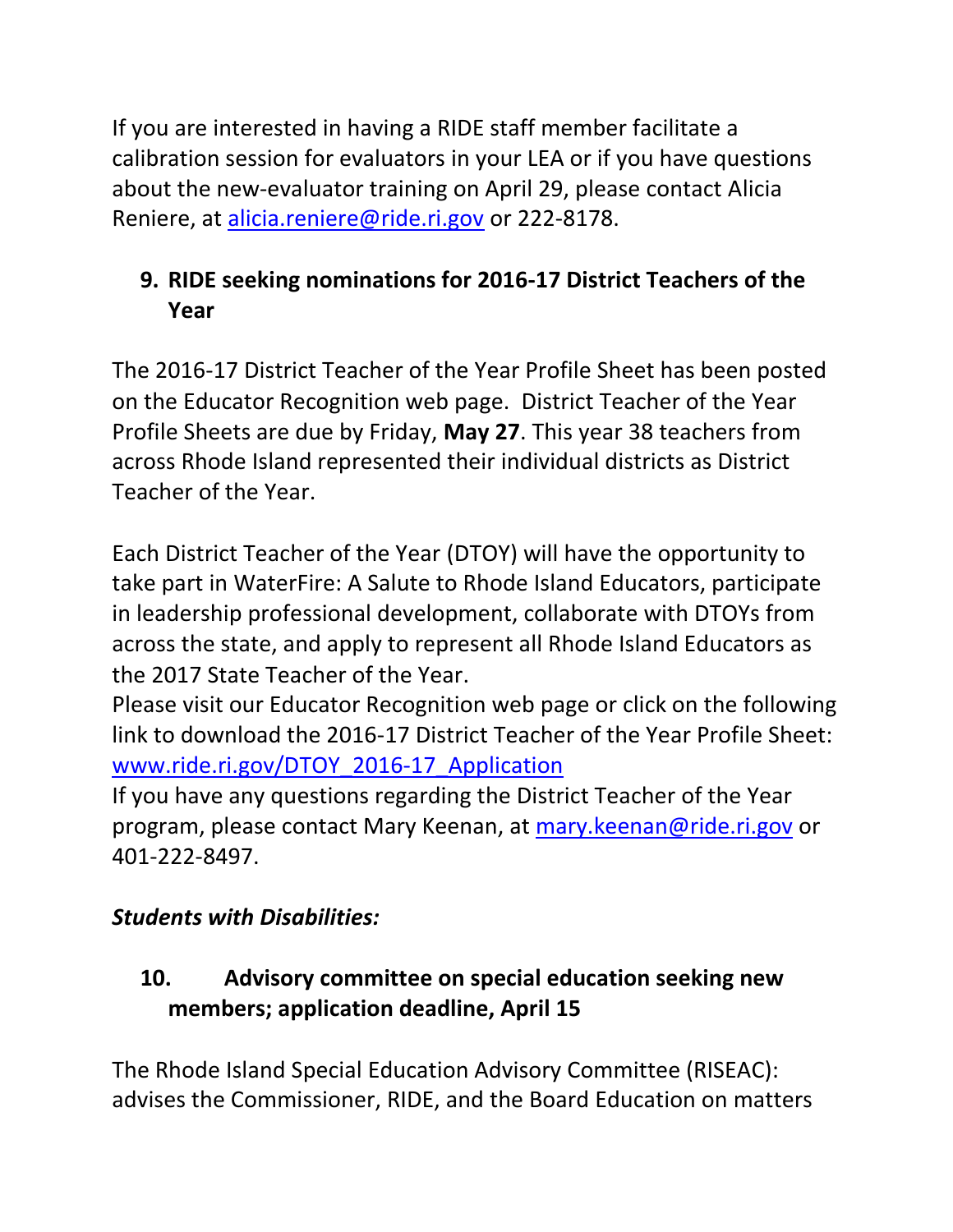concerning the unmet needs within the state in the education of children with disabilities, comments publicly on any rules or regulations proposed by the state regarding the education of children with disabilities, advises RIDE in developing evaluations and reporting on data, advises RIDE in developing corrective-action plans to address findings identified in federal monitoring reports under Part B of the IDEA, and advises the RIDE in developing and implementing policies relating to the coordination of services for children with disabilities.

RISEAC is currently seeking new members.

Membership applications can be accessed at the following link:

[http://ride.ri.gov/StudentsFamilies/SpecialEducation/AdvisoryCo](http://ride.ri.gov/StudentsFamilies/SpecialEducation/AdvisoryCommittees.aspx#1260640-special-education-advisory-committee-riseac) [mmittees.aspx#1260640-special-education-advisory-committee](http://ride.ri.gov/StudentsFamilies/SpecialEducation/AdvisoryCommittees.aspx#1260640-special-education-advisory-committee-riseac)[riseac](http://ride.ri.gov/StudentsFamilies/SpecialEducation/AdvisoryCommittees.aspx#1260640-special-education-advisory-committee-riseac)

The deadline for all submissions has been extended to Friday, **April 15**. Any inquiries and/or questions may be directed to Kerri Sorensen, at [Kerri.Sorensen@ride.ri.gov.](mailto:Kerri.Sorensen@ride.ri.gov)

### *Instruction:*

## <span id="page-10-0"></span>11. **Computer-science information session on for educators to be held Wednesday**

Educators and school leaders are encouraged to attend the next CS4RI Teacher Information Session, to be held on **Wednesday** (April 6), from 4 to 5:30 p.m., at the Galanti Lounge, Carothers Library, University of Rhode Island. There will be a brief presentation from the CS4RI program partners followed by Q&A and a reception with light refreshments. Teachers will be able to meet the CS4RI program partners, get details and dates for summer professional-development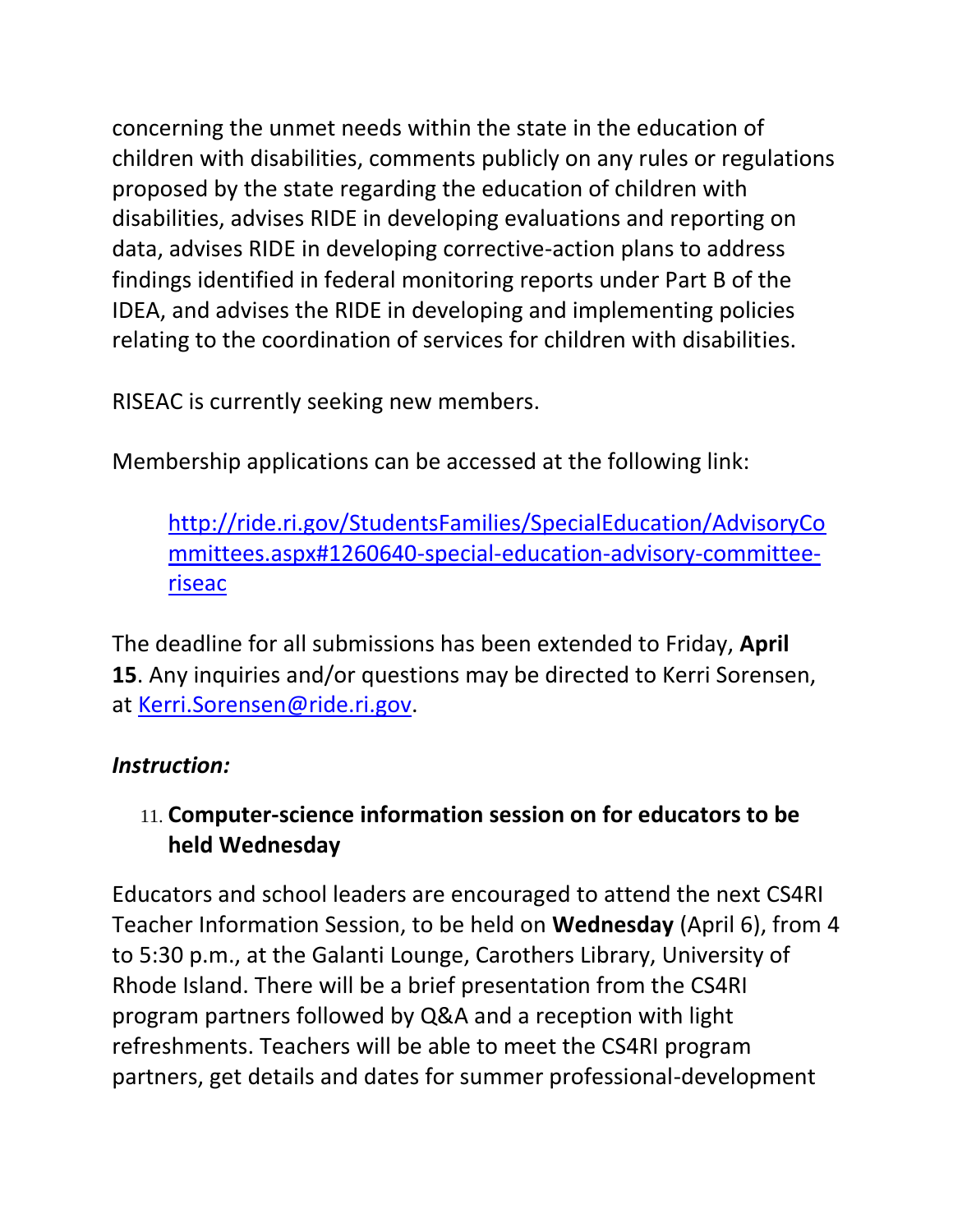opportunities, check out curriculum offerings, and find out how they can bring computer-science opportunities into their schools and classrooms.

Register for the CS4RI Teacher Information Session at [http://goo.gl/EpBFdw.](http://goo.gl/EpBFdw)

You can find more information about computer science at [http://CS4RI.org.](http://cs4ri.org/)

## **From the U.S. Department of Education**

## <span id="page-11-0"></span>**12. USED releases resources on improving school climate**

Yesterday the [U.S. Department of Education](http://www.ed.gov/) released new schoolclimate surveys and a quick guide on making school-climate improvements to help foster and sustain safe and supportive environments that are conducive to learning for all students.

The ED [School Climate Surveys \(surveys\)](https://safesupportivelearning.ed.gov/edscls) and the [Quick Guide on](http://safesupportivelearning.ed.gov/SCIRP/Quick-Guide)  [Making School Climate Improvements](http://safesupportivelearning.ed.gov/SCIRP/Quick-Guide) will enable states, local school districts, and individual schools to collect and act on reliable, nationally validated school-climate data in real-time. These new free and adaptable resources will enable educators, administrators, and schoolsystem leaders to understand and create environments where every child can be successful.

These new resources build on two Administration initiatives: President Obama's [Now is the Time Plan,](https://www.whitehouse.gov/issues/preventing-gun-violence) and his [My Brother's Keeper Taskfor](https://www.whitehouse.gov/my-brothers-keeper)ce, which [recommended](https://www.whitehouse.gov/sites/default/files/docs/053014_mbk_report.pdf) that the U.S. Department of Education work on the issue of school climates.

The new school-climate surveys, which are on a web-based platform, are designed for middle and high school students, instructional staff,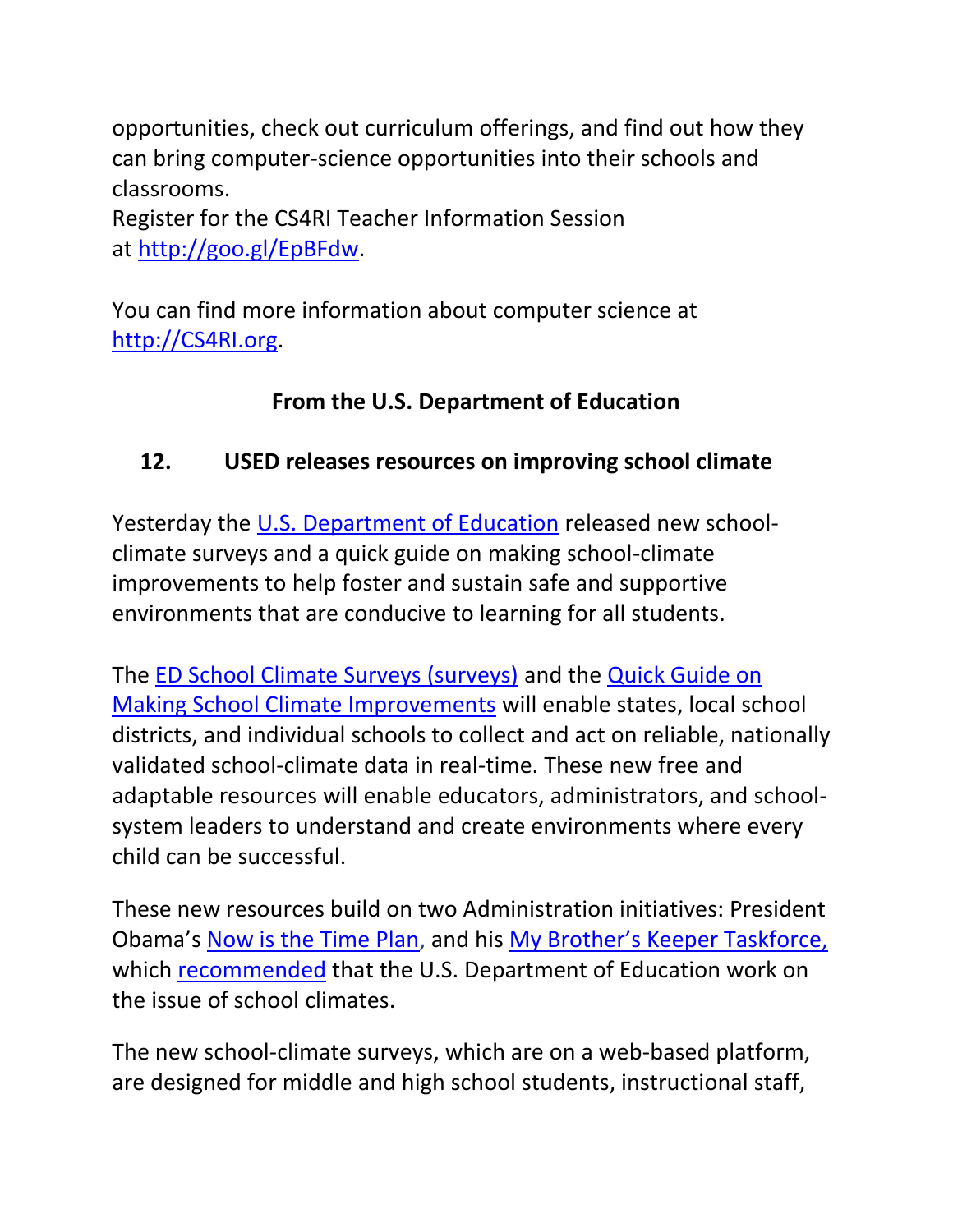non-instructional staff, and parents and guardians. Moreover, the platform can process real-time data and provide user-friendly reports. Education agencies and schools administering the survey can store school climate survey data on their state, local, or school-based data systems. The federal government is planning to conduct a samplebased study using the surveys for benchmarking but will *not* collect or store data generated by the schools using the surveys for any other purposes.

In addition to the Quick Guide, a series of tools will be released later this this spring and summer as part of the [School Climate Improvement](https://safesupportivelearning.ed.gov/scirp/about)  [Resource Package,](https://safesupportivelearning.ed.gov/scirp/about) a web-based suite of action-oriented, research and evidence-based resources to help create and support positive school climates.

## <span id="page-12-0"></span>**13. USED begins rulemaking process on ESSA and assessments; to begin regulatory process on accountability, reporting**

Responding to calls from stakeholders across the education system to provide clarification in key areas of the *Every Student Succeeds Act* (ESSA) – particularly those essential to the equity and excellence goals of ESSA and to protecting the civil rights of students – the U.S. Department Education (USED) began the process of negotiated rulemaking last month in two areas of Title I, Part A: student assessments and supplement not supplant requirements. And, it will begin shortly the regulatory process on state accountability systems and reporting, submission of state plans, and Title I, Part B innovative assessment demonstration authority. While the USED will continue to seek input on where guidance and technical assistance would be helpful, it does not plan to propose regulations on any other areas of the new law this year.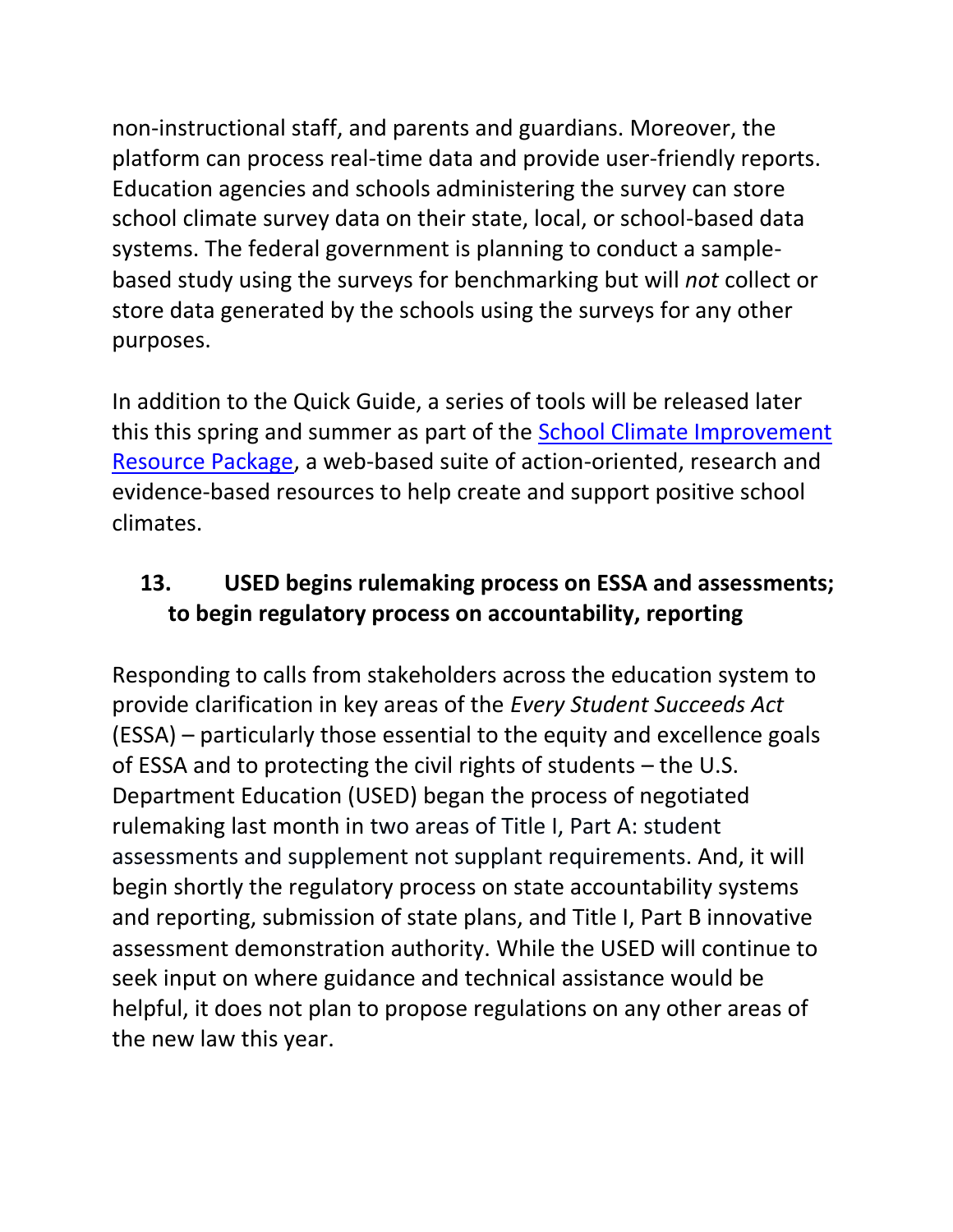There will be numerous opportunities for stakeholders to engage in the regulatory process. Along with the regulations currently under development through negotiated rulemaking (in fact, reflecting conversations from the first negotiating session, new materials – including draft regulations  $-$  will be posted soon on the [ESSA web site](http://www.ed.gov/essa/) for the negotiating committee to review and discuss), the public will be invited to comment on the USED draft regulations on accountability and reporting, state plans, and innovative assessments later this year. The USED will also provide guidance and make additional technical assistance resources available beginning this summer.

We greatly appreciate the thoughtful feedback and suggestions thus far from individuals and groups and look forward to a continuing conversation on how we can work together to help ensure every student is ready to graduate from high school and thrive in college and careers. Please continue to direct questions about the ESSA to [ESSA.questions@ed.gov.](mailto:ESSA.questions@ed.gov)

## <span id="page-13-0"></span>**14. USED seeks comments on using SIG grants to promote diversity**

The U.S. Department of Education is interested in exploring how the federal School Improvement Grants (SIG) program can be used to promote voluntary, community-supported efforts to expand socioeconomic diversity in schools and improve student outcomes (blog [post\)](http://blog.ed.gov/2016/03/socioeconomic-diversity-as-a-school-turnaround-strategy/). Evidence shows exposure to students from a wide array of backgrounds can boost empathy, reduce bias, and increase group problem-solving. Comments are welcome through **April 12**.

## <span id="page-13-1"></span>**15. Recommendations sought for teachers to honor during Teacher Appreciation Week**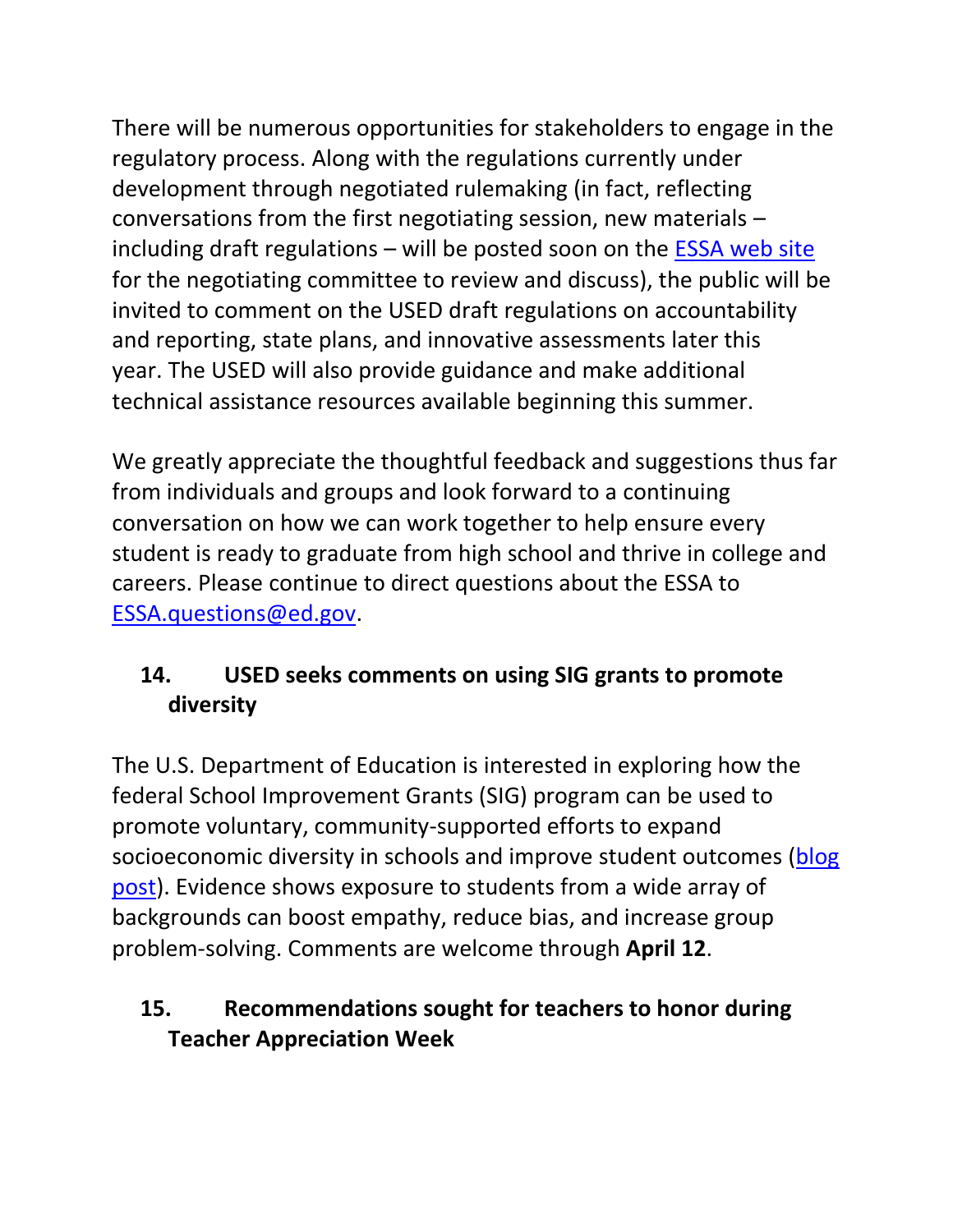During this year's Teacher Appreciation Week (May 2-6), the U.S. Department of Education wants to extend a personal thank you to some great teachers. Help us by [recommending](https://docs.google.com/forms/d/1XHaFyZKBnG1XGrYeHOVbumbZIRM7YdKcCg0iOwYJt3M/viewform) a colleague, a friend, your child's teacher, or the teacher who inspired you. While we cannot guarantee reaching every teacher during the week, we may use submitted information for other highlighting purposes throughout the year.

# <span id="page-14-0"></span>**16. President Obama to host White House Science Fair**

Six years ago, President Obama made history by hosting the first-ever [White House Science Fair.](https://www.whitehouse.gov/science-fair) He will host the final science fair of his Administration on **April 13**. While only a limited number of students can participate at the White House, all students are encouraged to share their story of discovery and invention using the hashtag #WHScienceFair [\(blog post\)](https://www.whitehouse.gov/blog/2016/03/30/announcing-2016-white-house-science-fair).

# <span id="page-14-1"></span>**17. Applications from teachers sought for Fulbright Teaching Program**

Through the [Fulbright Distinguished Awards in Teaching Program,](http://www.fulbrightteacherexchange.org/new-short-term-program) K-12 educators can apply for grants to engage in 2-8 week collaborative projects abroad. Teachers may travel to Botswana, India, Mexico, or Vietnam, and grants cover travel costs, lodging, meals, local transportation, and related costs. The deadline for applications is **April 18** for summer 2016 programs and **May 9** for fall 2016 programs.

# **From other organizations**

# <span id="page-14-2"></span>**18. Johnson & Wales to offer MAT program at Providence campus**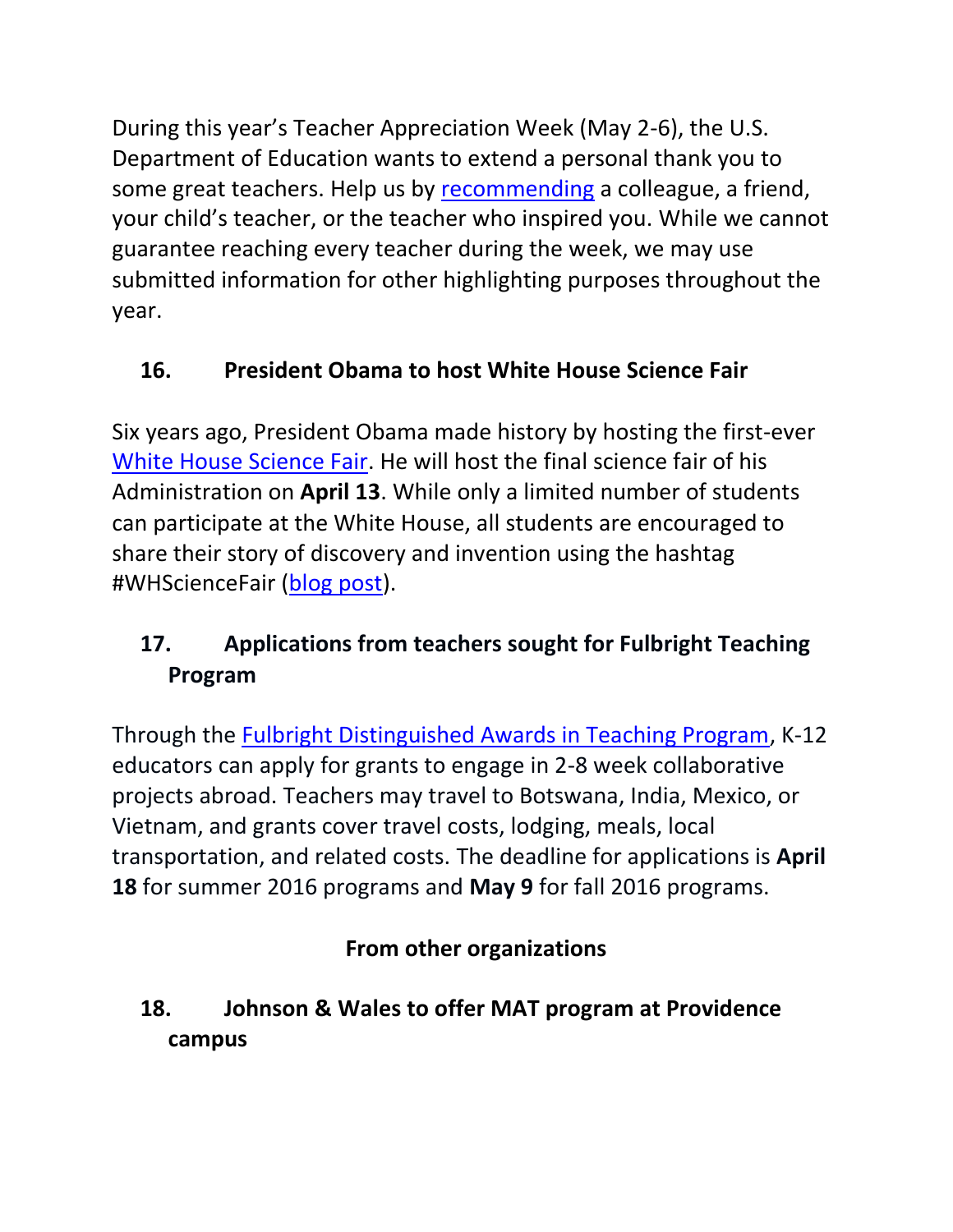Johnson & Wales University will offer a [Master of Arts in Teaching](https://academics.jwu.edu/school-of-professional-studies/teacher-education-mat/?taxId=170)  [\(M.A.T.\)](https://academics.jwu.edu/school-of-professional-studies/teacher-education-mat/?taxId=170) at its Providence Campus as part of its Teacher Education program this fall.

The program offers unique dual certification concentrations in elementary education and elementary special education, and business education and secondary special education, as well as a certification concentration in culinary arts education. Johnson & Wales is the only postsecondary-education institution in Rhode Island to offer the business and culinary certification programs. Those interested in the program should contact graduate admissions, at 598-1838.

## <span id="page-15-0"></span>**19. Group seeks high-school teachers who will volunteer to be part of Deeper Learning Academy**

The [Student Experience Lab](http://www.businessinnovationfactory.com/projects/student) is working with the [Hewlett Foundation](http://www.hewlett.org/) to explore barriers and enablers to [Deeper Learning](http://www.hewlett.org/programs/education/deeper-learning) practices in public high schools. Later this month, they will interview or observe leaders, administrators, and high-school teachers at public schools in Rhode Island. In return, participants will receive an honorarium and a chance to be part of a Deeper Learning Academy.

They are looking for a diverse group from public high schools throughout Rhode Island — school leaders, administrators, and highschool teachers with a range of experiences and interests in deeper learning practices and traditional approaches. Never heard of deeper learning? Great! They especially want to hear from you!

They'd need two hours of participants time to conduct individual interviews and activities or observations on site. Have a busy schedule? They can work with your availability and will come to you!